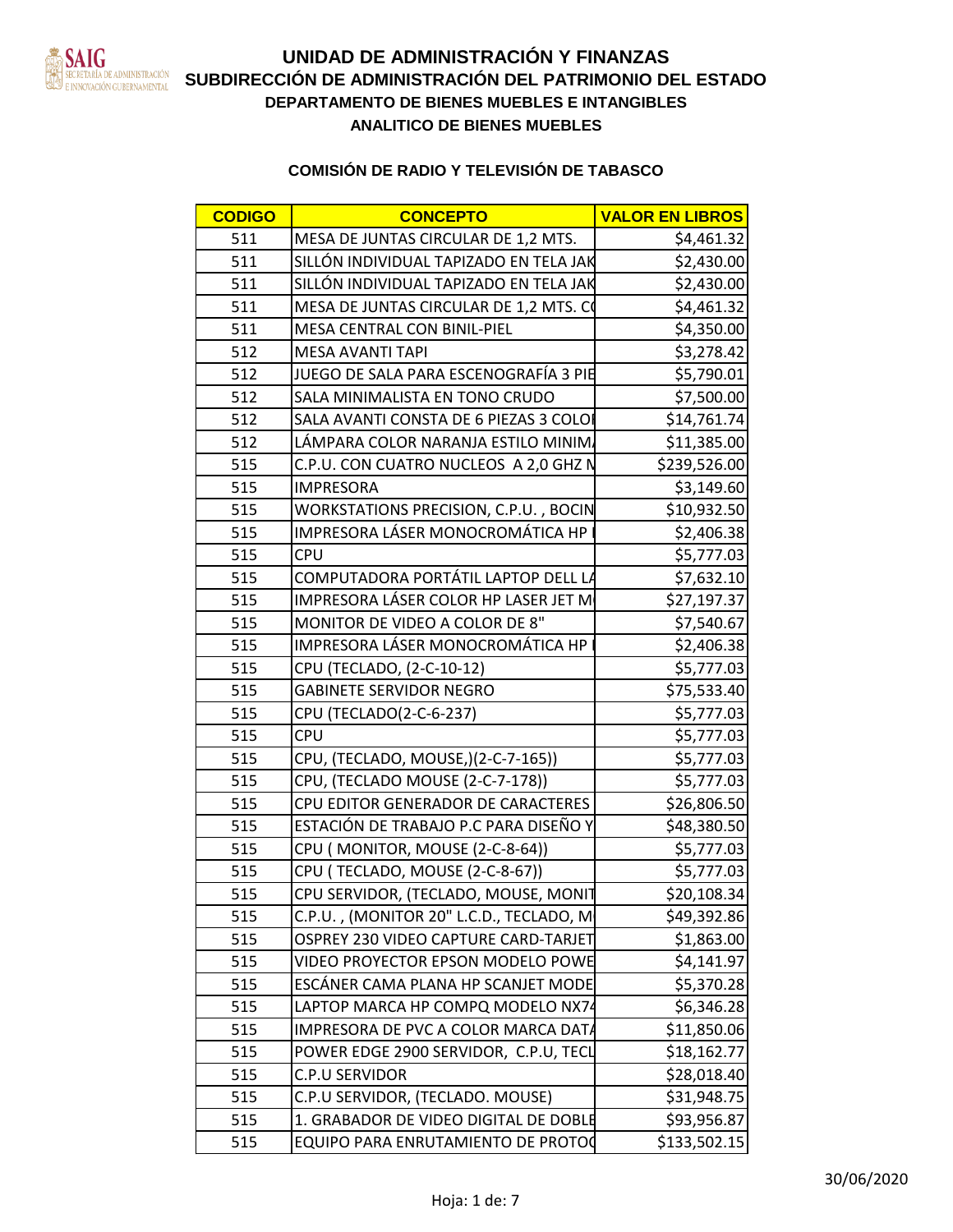

| <b>CODIGO</b> | <b>CONCEPTO</b>                              | <b>VALOR EN LIBROS</b> |
|---------------|----------------------------------------------|------------------------|
| 515           | SERVIDOR DE REPRODUCCIÓN/GRABACIÓN           | \$1,078,800.00         |
| 515           | TELÉFONO (# inv. Sria. Admon. E Innovacio    | \$2,045.51             |
| 515           | CPU (# inv. Sria. Admon. E Innovacion Gub    | \$7,091.22             |
| 515           | CPU (# inv. Sria. Admon. E Innovacion Gub    | \$7,091.22             |
| 515           | MONITOR 19" (# inv. Sria. Admon. E Innova    | \$0.00                 |
| 515           | MONITOR 19" (# inv. Sria. Admon. E Innova    | \$0.00                 |
| 519           | AIRE ACONDICIONADO TIPO SPLIT 18000 B        | \$4,019.38             |
| 519           | AIRE ACONDICIONADO TIPO SPLIT 24000 B        | \$5,109.38             |
| 519           | AIRE ACONDICIONADO DE VENTANA DE 24          | \$4,062.80             |
| 519           | AIRE ACONDICIONADO DE VENTANA DE 24          | \$4,062.80             |
| 519           | AIRE ACONDICIONADO DE VENTANA DE 24          | \$4,062.80             |
| 519           | AIRE ACONDICIONADO DE VENTANA DE 24          | \$4,062.80             |
| 519           | AIRE ACONDICIONADO DE VENTANA DE 24          | \$4,062.80             |
| 519           | AIRE ACONDICIONADO DE VENTANA DE 24          | \$4,062.80             |
| 519           | AIRE ACONDICIONADO DE VENTANA DE 24          | \$4,062.80             |
| 519           | AIRE ACONDICIONADO DE VENTANA DE 24          | \$4,062.80             |
| 519           | AIRE ACONDICIONADO DE VENTANA DE 24          | \$4,062.80             |
| 519           | AIRE ACONDICIONADO DE VENTANA DE 24          | \$4,062.80             |
| 519           | AIRE ACONDICIONADO DE VENTANA DE 24          | \$4,104.08             |
| 519           | AIRE ACONDICIONADO DE VENTANA DE 24          | \$4,104.08             |
| 519           | AIRE ACONDICIONADO DE VENTANA DE 24          | \$4,104.08             |
| 519           | AIRE ACONDICIONADO TIPO VENTANA (MA          | \$5,263.50             |
| 519           | AIRE ACONDICIONADO TIPO VENTANA (MA          | \$5,263.50             |
| 519           | SISTEMA DE AIRE ACONDICIONADO DE PRE         | \$29,667.00            |
| 519           | MINISPLIT RHEEM 1800 BTU V220 UNIDAD         | \$4,228.20             |
| 519           | MINISPLIT RHEEM 1800 BTU V220 UNIDAD         | \$4,228.20             |
| 519           | MINI SPLIT 24000 BTUS                        | \$6,303.49             |
| 519           | AIRE ACONDICIONADO TIPO SPLIT 18000 B        | \$4,019.38             |
| 519           | UNIDAD EVAPORADORA (ACONDICIONADO            | \$5,923.83             |
| 519           | AIRE ACONDICIONADO TIPO SPLIT 24000 B        | \$5,109.38             |
| 519           | <b>RELOJ HUELLA DIGITAL</b>                  | \$3,938.08             |
| 521           | PANTALLA DE 32" LED HDMI HD TRIPLE XD        | \$2,007.00             |
| 521           | PANTALLA DE 42" LED SMART TV                 | \$3,506.70             |
| 521           | INTERFAS DE AUDIO PROFECIONAL USB 2X         | \$1,729.21             |
| 521           | MINI CONVERTER - SDI TO HDMI MARCA B         | \$2,023.62             |
| 521           | MICROFONO ALAMBRICO TIPO MARACA              | \$2,053.20             |
| 521           | <b>AUDIFONO PROFESIONAL</b>                  | \$2,399.81             |
| 521           | <b>AUDIFONO PROFESIONAL</b>                  | \$2,399.81             |
| 521           | Altavoz Amplificado de 2 vías. Peso: 12.2 li | \$3,471.30             |
| 521           | Altavoz Amplificado de 2 vías. Peso: 12.2    | \$3,471.30             |
| 521           | Altavoz Amplificado de 2 vías. Peso: 12.2 li | \$3,471.30             |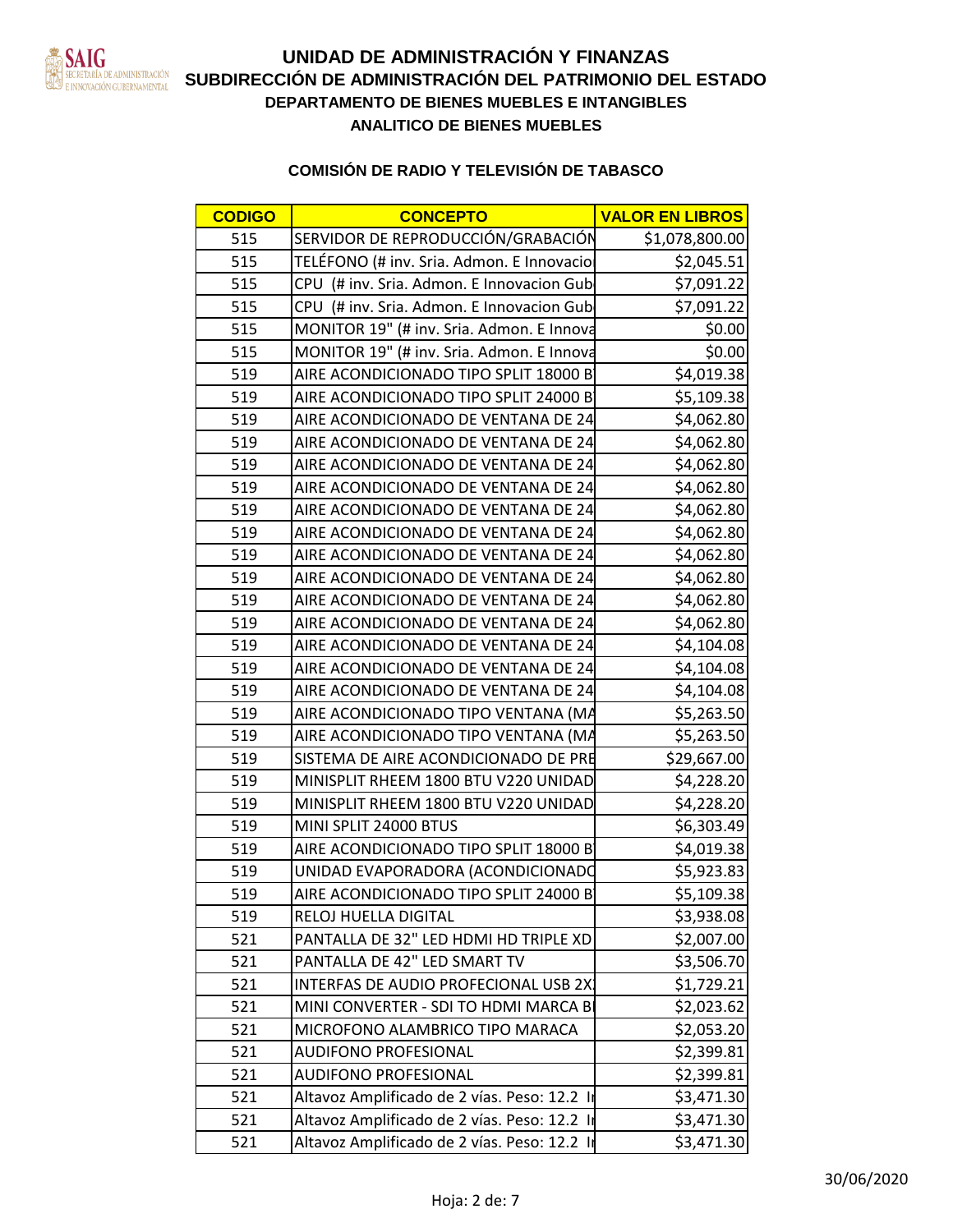

| <b>CODIGO</b> | <b>CONCEPTO</b>                             | <b>VALOR EN LIBROS</b> |
|---------------|---------------------------------------------|------------------------|
| 521           | Altavoz Amplificado de 2 vías. Peso: 12.2   | \$3,471.30             |
| 521           | Altavoz Amplificado de 2 vías. Peso: 12.2   | \$3,471.30             |
| 521           | Altavoz Amplificado de 2 vías. Peso: 12.2   | \$3,471.30             |
| 521           | Altavoz Amplificado de 2 vías. Peso: 12.2   | \$3,471.30             |
| 521           | PANTALLA LCD DE 32"                         | \$4,356.96             |
| 521           | PANTALLA LCD DE 32"                         | \$4,356.96             |
| 521           | KEYERS AVANZADOS, INCREMENTA KEYS D         | \$5,568.00             |
| 521           | CONSOLA DE 56 CANALES, INCLUYE: DOS TA      | \$56,409.76            |
| 521           | CAJA DE TALLY DE 8 CISRCUITOS DE CIERRE     | \$167,040.00           |
| 521           | <b>SWITCHER DE VIDEO</b>                    | \$179,950.80           |
| 521           | <b>GENERADOR DE PATRONES</b>                | \$4,983,360.00         |
| 521           | Altavoz Amplificado de 2 vías. Peso: 12.2 I | \$3,471.30             |
| 521           | Altavoz Amplificado de 2 vías. Peso: 12.2 I | \$3,471.30             |
| 521           | Altavoz Amplificado de 2 vías. Peso: 12.2   | \$3,471.30             |
| 521           | <b>HIBRIDO, CONTROL</b>                     | \$5,563.82             |
| 521           | HIBRIDO, CONTROL                            | \$5,563.82             |
| 521           | MICROFONO FIJO CON SOPORTE ARTICULA         | \$27,447.46            |
| 521           | MICROFONO FIJO CON SOPORTE ARTICULA         | \$27,447.46            |
| 521           | CONSOLA DE 40 CANALES, CONSOLA DIGIT        | \$55,087.70            |
| 521           | MICROFONO Y RECEPTOR. SISTEMA INALAI        | \$2,745.26             |
| 521           | MICROFONO Y RECEPTOR. SISTEMA INALA         | \$2,745.26             |
| 521           | MICROFONO Y RECEPTOR. SISTEMA INALAI        | \$2,745.26             |
| 521           | MICROFONO INALAMBRICO CON RECEPTO           | \$2,752.35             |
| 521           | MICROFONO INALAMBRICO CON RECEPTO           | \$2,752.35             |
| 521           | KIT INALAMBRICO UHF CON RECEPTOR PAR        | \$2,998.02             |
| 521           | KIT INALAMBRICO UHF CON RECEPTOR PAI        | \$2,998.02             |
| 521           | SIST. INALANALAMBRICO DE COMUNICACION       | \$3,021.90             |
| 521           | SIST. INALANALAMBRICO DE COMUNICACION       | \$3,021.90             |
| 521           | TELEVISOR SAMSUNG DE LED 55"                | \$5,970.00             |
| 521           | TELEVISOR SAMSUNG DE LED 55"                | \$5,970.00             |
| 521           | MICROFONO INALAMBRICO CON RECEPTO           | \$2,752.35             |
| 521           | MICROFONO INALAMBRICO CON RECEPTO           | \$2,752.35             |
| 521           | MICROFONO INALAMBRICO CON RECEPTO           | \$2,752.35             |
| 521           | SIST. INALANALAMBRICO DE COMUNICACIÓ        | \$3,021.90             |
| 521           | SISTEMA INHALAMBRICO DE COMUNICACI          | \$3,021.90             |
| 521           | SISTEMA INHALAMBRICO DE COMUNICACI          | \$3,021.90             |
| 521           | SIST. INALANALAMBRICO DE COMUNICACIÓ        | \$6,034.78             |
| 521           | SIST. INALANALAMBRICO DE COMUNICACIÓ        | \$6,034.78             |
| 523           | TARJETA DE MEMORIA DE ESTADO SÓLIDO         | \$8,169.35             |
| 523           | TARJETA DE MEMORIA DE ESTADO SÓLIDO         | \$8,169.35             |
| 523           | TARJETA DE MEMORIA DE ESTADO SÓLIDO         | \$8,334.62             |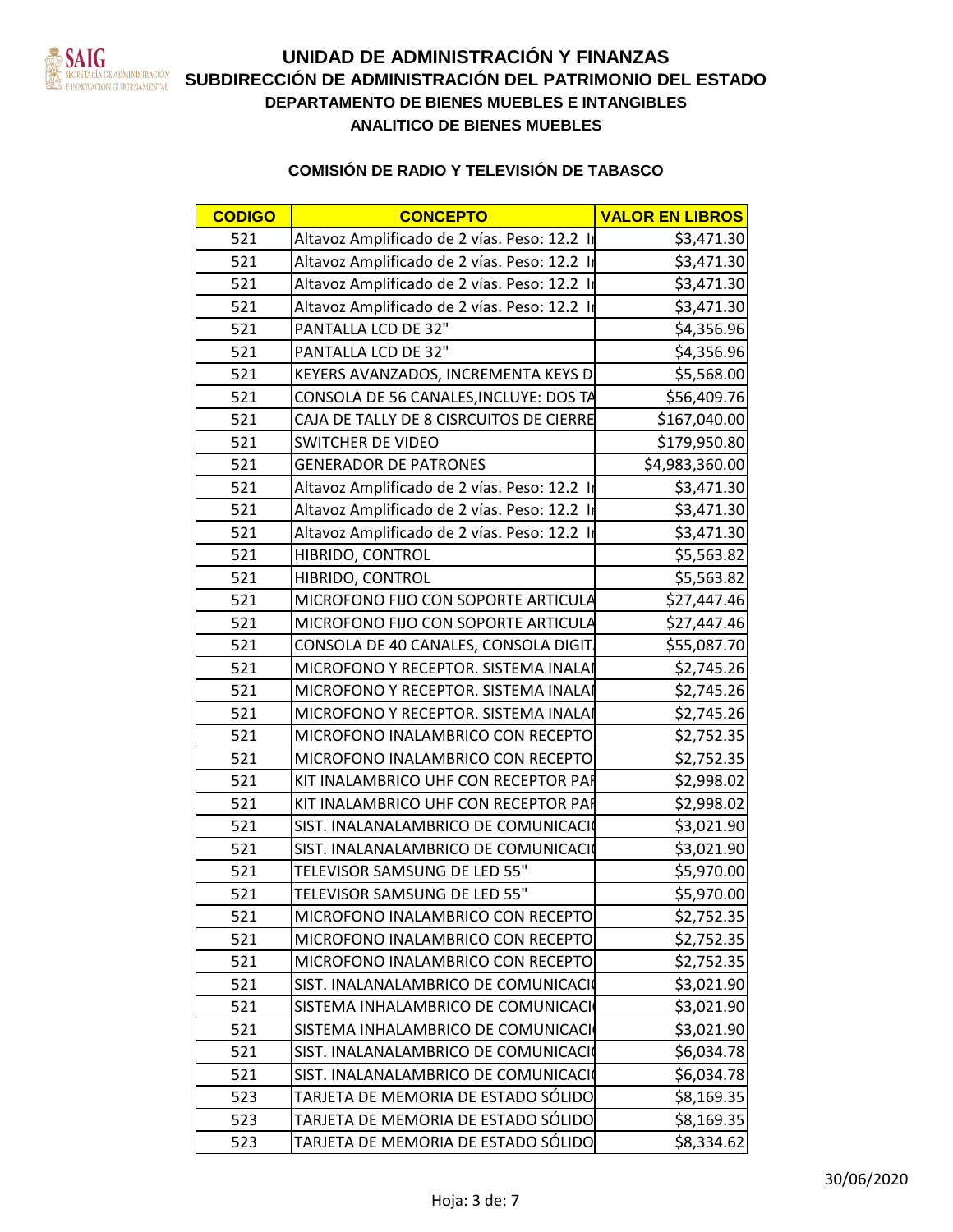

| TARJETA DE MEMORIA DE ESTADO SÓLIDO                                                                                                                                                                                           |  |  |  |
|-------------------------------------------------------------------------------------------------------------------------------------------------------------------------------------------------------------------------------|--|--|--|
|                                                                                                                                                                                                                               |  |  |  |
|                                                                                                                                                                                                                               |  |  |  |
| VIDEOCAMARA 4K CON SENSOR 1,                                                                                                                                                                                                  |  |  |  |
| OCAMARA 4K CON SENSOR 1,                                                                                                                                                                                                      |  |  |  |
| DEOCAMARA 4K CON SENSOR 1                                                                                                                                                                                                     |  |  |  |
| RECHARGEABLE BATTERY                                                                                                                                                                                                          |  |  |  |
| 0.47750V<br>RGEABLE BATTER                                                                                                                                                                                                    |  |  |  |
| RECHARGEABLE BATTERY                                                                                                                                                                                                          |  |  |  |
| HARGEABLE BATTERY                                                                                                                                                                                                             |  |  |  |
| <b>ET DE MICROFONO AVX COMBO,</b>                                                                                                                                                                                             |  |  |  |
| ISET DE MICROFONO AVX COMBO, INCLUYE                                                                                                                                                                                          |  |  |  |
| ET DE MICROFONO AVX COMBO, IN                                                                                                                                                                                                 |  |  |  |
| TRIPIE SISTEMA ACE M GS 4KG, ACE                                                                                                                                                                                              |  |  |  |
| TRIPIE SISTEMA ACE M GS 4KG, ACE M F                                                                                                                                                                                          |  |  |  |
| RIPIE SISTEMA ACE M GS 4KG, ACE I                                                                                                                                                                                             |  |  |  |
| CARGADOR PARA 4 BATERIAS                                                                                                                                                                                                      |  |  |  |
| Cámara de Video Con tres sensores CN                                                                                                                                                                                          |  |  |  |
| Cámara de Video Con tres sensores CMOS                                                                                                                                                                                        |  |  |  |
| Cámara de Video Con tres sensores CMOS                                                                                                                                                                                        |  |  |  |
| TRIPIE PARA SOPORTAR UN PESO DE                                                                                                                                                                                               |  |  |  |
| TRIPIE PARA SOPORTAR UN PESO DE 4 K                                                                                                                                                                                           |  |  |  |
| Cámara de Video Con tres sensores CM                                                                                                                                                                                          |  |  |  |
| ara de Video Con tres sensores                                                                                                                                                                                                |  |  |  |
| Cámara de Video Con tres sensores CM                                                                                                                                                                                          |  |  |  |
| Cámara de Video Con tres sensores CMOS<br>Cámara de Video Con tres sensores CMOS                                                                                                                                              |  |  |  |
|                                                                                                                                                                                                                               |  |  |  |
| $\overline{\phantom{a}}$ ripie para soportar un peso de $\overline{\phantom{a}}$                                                                                                                                              |  |  |  |
| PARA SOPORTAR UN PESO DE 4                                                                                                                                                                                                    |  |  |  |
| Cámara de Video Con tres sensores CMOS<br>\$206.278.46                                                                                                                                                                        |  |  |  |
|                                                                                                                                                                                                                               |  |  |  |
| 523 Cámara de Video Con tres sensores CM<br>3 Cámara de Video Con tres sensores CMOS                                                                                                                                          |  |  |  |
|                                                                                                                                                                                                                               |  |  |  |
| 53891                                                                                                                                                                                                                         |  |  |  |
|                                                                                                                                                                                                                               |  |  |  |
|                                                                                                                                                                                                                               |  |  |  |
| 529 PIANO<br>565 MINI CONVERTER - HDMI TO SDI 4K<br>565 MINI CONVERTER - HDMI TO SDI 4K<br>565 MINI CONVERTER - ANALOG TO SDI 2<br>565 RADIO BASE KENWOOD QUE INCLUYE RAD<br>565 MANUTTRO BIDIPECCIONAL PARA SECCIO<br>576938 |  |  |  |
| WAMWTTRO BIDIRECCIONAL PARA SECCIO<br>\$8.085.25                                                                                                                                                                              |  |  |  |
| 565 RADIO ENLACE DE DATOS 4,9-6Ghz. POE AM<br>565 WATTMETRO BIDIRECCIONAL PARA SECCIO                                                                                                                                         |  |  |  |
|                                                                                                                                                                                                                               |  |  |  |
|                                                                                                                                                                                                                               |  |  |  |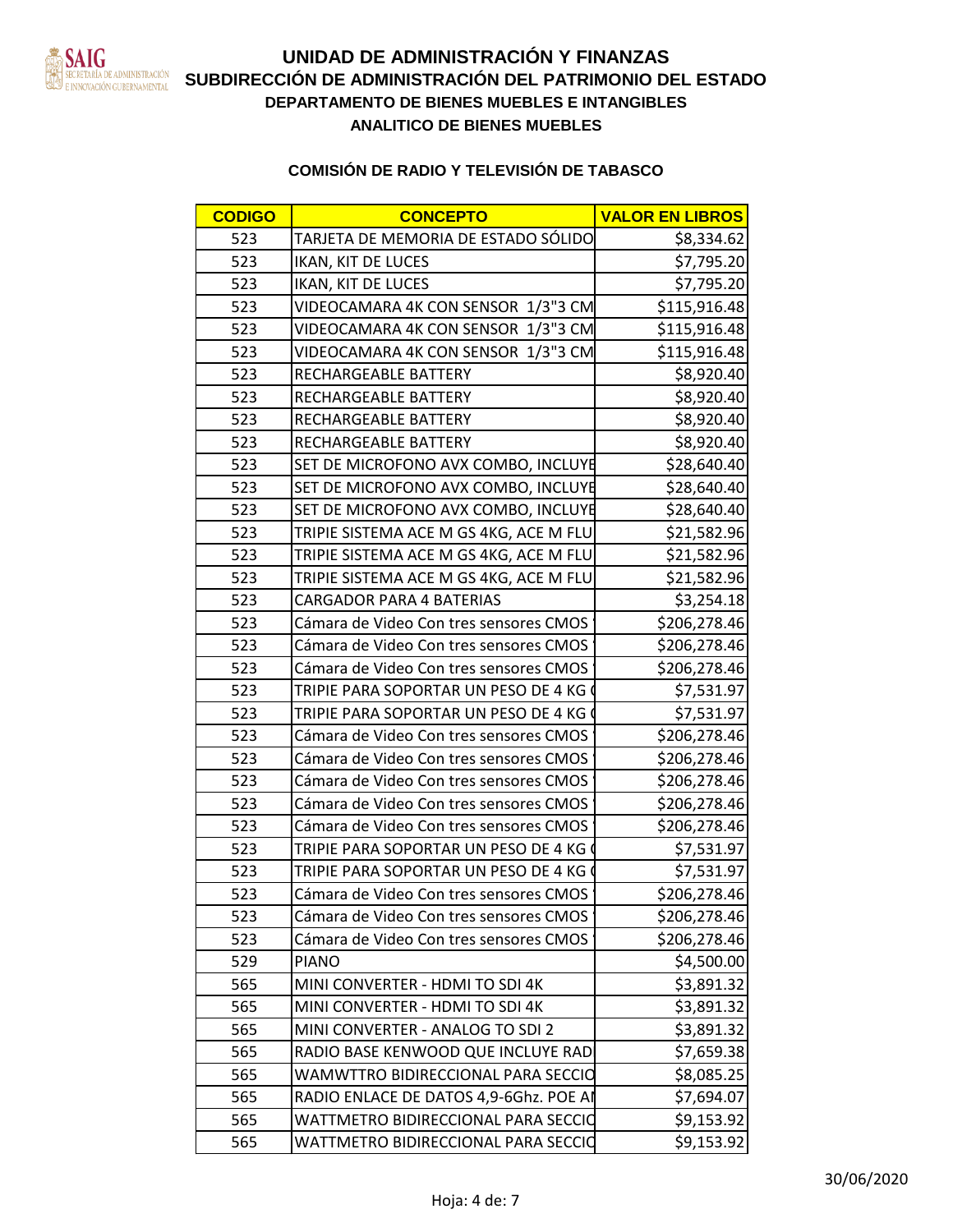

| <b>CODIGO</b> | <b>CONCEPTO</b>                             | <b>VALOR EN LIBROS</b> |
|---------------|---------------------------------------------|------------------------|
| 565           | MATROX, ENCODER/DECODER PARA DISTR          | \$18,359.90            |
| 565           | CARGA FANTASMA DE 3 KW                      | \$16,267.41            |
| 565           | MATROX, ENCODER/DECODER PARA DISTI          | \$18,867.01            |
| 565           | <b>AMPLIFICADOR DE PODER 2 CANALES</b>      | \$8,770.25             |
| 565           | CODIFICADOR DE VIDEO MULTIPLE               | \$26,609.92            |
| 565           | <b>DECODIFICADOR DE VIDEO MULTIPLE</b>      | \$26,609.92            |
| 565           | Receptor de satélite                        | \$38,778.50            |
| 565           | Receptor de satélite                        | \$38,778.50            |
| 565           | Receptor de satélite                        | \$38,778.50            |
| 565           | Receptor de satélite                        | \$38,778.50            |
| 565           | Receptor de satélite                        | \$38,778.50            |
| 565           | Receptor de satélite                        | \$38,778.50            |
| 565           | Receptor de satélite                        | \$38,778.50            |
| 565           | Receptor de satélite                        | \$38,778.50            |
| 565           | Receptor de satélite                        | \$38,778.50            |
| 565           | CARGA FANTASMA DE 10 KG                     | \$31,370.22            |
| 565           | CARGA FANTASMA DE 10 KG                     | \$31,370.22            |
| 565           | <b>ENLACE PUNTO A PUNTO BACKHAUL Y ACC</b>  | \$36,468.11            |
| 565           | MONITOR DE MODULACION FM ESTEREO,           | \$33,845.17            |
| 565           | MONITOR DE MODULACION FM ESTEREO,           | \$33,845.17            |
| 565           | MONITOR DE MODULACION FM ESTEREO,           | \$33,845.17            |
| 565           | MONITOR DE MODULACION FM ESTEREO,           | \$33,845.17            |
| 565           | MONITOR DE MODULACION FM ESTEREO,           | \$33,845.17            |
| 565           | MONITOR DE MODULACION FM ESTEREO,           | \$33,845.17            |
| 565           | <b>ENLACE PUNTO A PUNTO BACKHAUL Y ACC</b>  | \$39,720.91            |
| 565           | SUMINISTRO DE 80 MTS. LINEA DE TRANSN       | \$36,984.35            |
| 565           | INFRAESTRUCTURA BIDIRECCIONAL DE ENL        | \$41,335.03            |
| 565           | INFRAESTRUCTURA BIDIRECCIONAL DE ENL        | \$41,335.03            |
| 565           | TRANSMISOR CON ANTENA YAGI DE 6 ELEN        | \$43,183.94            |
| 565           | Filtro pasa-banda de 6 polos ATSC           | \$54,810.00            |
| 565           | Filtro pasa-banda de 6 polos ATSC           | \$54,810.00            |
| 565           | <b>ESTACIONES DE INTERCOM FIJAS</b>         | \$47,467.20            |
| 565           | <b>PROCESADOR DE AUDIO</b>                  | \$27,096.30            |
| 565           | <b>EXCITADOR DE RADIODIFUSION EN FRECUE</b> | \$53,558.82            |
| 565           | <b>EXCITADOR DE RADIODIFUSION EN FRECUE</b> | \$53,558.82            |
| 565           | <b>PROCESADRO DE AUDIO Y GENERADOR DE</b>   | \$54,948.34            |
| 565           | PROCESADRO DE AUDIO Y GENERADOR DE          | \$54,948.34            |
| 565           | PROCESADRO DE AUDIO Y GENERADOR DE          | \$54,948.34            |
| 565           | TRANSMISOR CON ANTENA YAGI DE 6 ELEN        | \$60,564.85            |
| 565           | RECEPTOR CON ANTENA YAGI DE 6 ELEMEN        | \$60,564.85            |
| 565           | TRANSMISOR CON ANTENA YAGI DE 6 ELEN        | \$60,564.85            |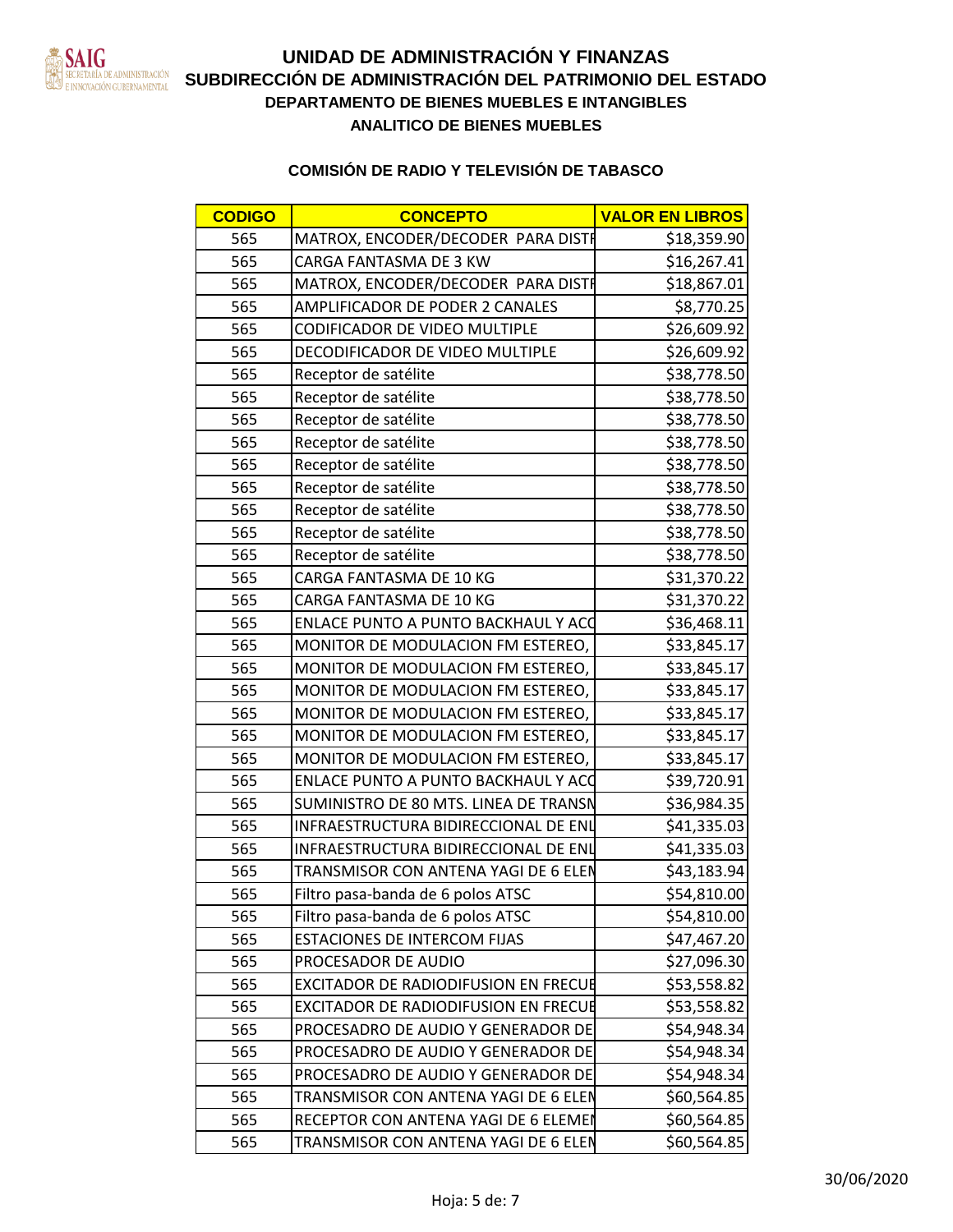

| <b>CODIGO</b> | <b>CONCEPTO</b>                              | <b>VALOR EN LIBROS</b> |
|---------------|----------------------------------------------|------------------------|
| 565           | RECEPTOR CON ANTENA YAGI DE 6 ELEMEN         | \$60,564.85            |
| 565           | ANTENA DE FM DE 4 ELEMENTOS, POLARIZ         | \$82,443.37            |
| 565           | Analizador de espectro ATSC/IPTV             | \$106,282.96           |
| 565           | Analizador de espectro ATSC/IPTV             | \$106,282.96           |
| 565           | Analizador de espectro ATSC/IPTV             | \$106,282.96           |
| 565           | Filtro pasa-banda de 6 polos ATSC            | \$109,620.00           |
| 565           | <b>DESHIDRATADOR AUTOMATICO, PARA LINE</b>   | \$112,817.25           |
| 565           | Antena parabólica laminada de 3.7 metros     | \$145,563.11           |
| 565           | Antena parabólica laminada de 3.7 metros     | \$145,563.11           |
| 565           | Antena parabólica laminada de 3.7 metros     | \$145,563.11           |
| 565           | ANTENA DE FM DE 6 ELEMENTOS, POLARIZ         | \$137,984.18           |
| 565           | TRANSMISOR DE FRECUENCIA MODULADA            | \$221,447.67           |
| 565           | Sistema de enlace digital estudio-planta, vi | \$384,675.00           |
| 565           | Codificador de video MPEG2                   | \$454,231.52           |
| 565           | Codificador de video MPEG2                   | \$454,231.52           |
| 565           | Codificador de video MPEG2                   | \$454,231.52           |
| 565           | ANTENA DE TRANSMISIÓN PARA FRECUEN           | \$390,847.50           |
| 565           | CONTROL MAESTRO SWITCHER                     | \$225,119.40           |
| 565           | TRANSMISOR DE FM DE 5KW DE POTENCIA          | \$429,613.83           |
| 565           | TRANSMISOR DE TV, NTSC, VHF, BIII, 2 KW      | \$449,070.40           |
| 565           | <b>ANTENA RECEPTORA SATELITAL</b>            | \$515,379.74           |
| 565           | Analizador de video, incluyendo la opción d  | \$680,197.65           |
| 565           | Sistema radiador de televisión, direccional, | \$780,654.15           |
| 565           | TRANSMISOR DE FM DE 10 KW, CON BULB          | \$611,686.45           |
| 565           | Sistema radiador de televisión, direccional  | \$797,377.05           |
| 565           | TRANSMISOR DE FM DE 20 KW, CON BULBO         | \$645,041.93           |
| 565           | MODULADOR SATELITAL                          | \$753,868.48           |
| 565           | Sistema radiador de televisión, omnidirecc   | \$1,256,436.09         |
| 565           | Transmisor de televisión digital, para canal | \$2,522,804.22         |
| 565           | Transmisor de televisión digital, para canal | \$2,522,804.22         |
| 565           | Transmisor de televisión digital, para canal | \$3,531,998.23         |
| 565           | <b>GRABADOR DE CD REECRIBIBLES</b>           | \$2,744.66             |
| 565           | GRABADORA REPRODUCTORA DE PISTAS E           | \$9,116.34             |
| 565           | Generador de caracteres y gráficos para vid  | \$5,178,366.95         |
| 565           | CONMUTADOR TELEFÓNICO DE VOZ SOBRI           | \$277,727.17           |
| 565           | Adquisicion de una Red Metropolitana de e    | \$612,521.28           |
| 566           | <b>TRIPIE ESTANDAR JUNIOR</b>                | \$6,124.05             |
| 566           | TRIPIE ESTANDAR JUNIOR                       | \$6,124.05             |
| 566           | REFLECTOR MINIBRUTO DE 9 LAMPARAS 5          | \$17,130.56            |
| 566           | REFLECTOR MINIBRUTO DE 9 LAMPARAS 5          | \$17,130.56            |
| 566           | PLANTA GENERADORA DE EMERGENCIA EL           | \$158,685.39           |